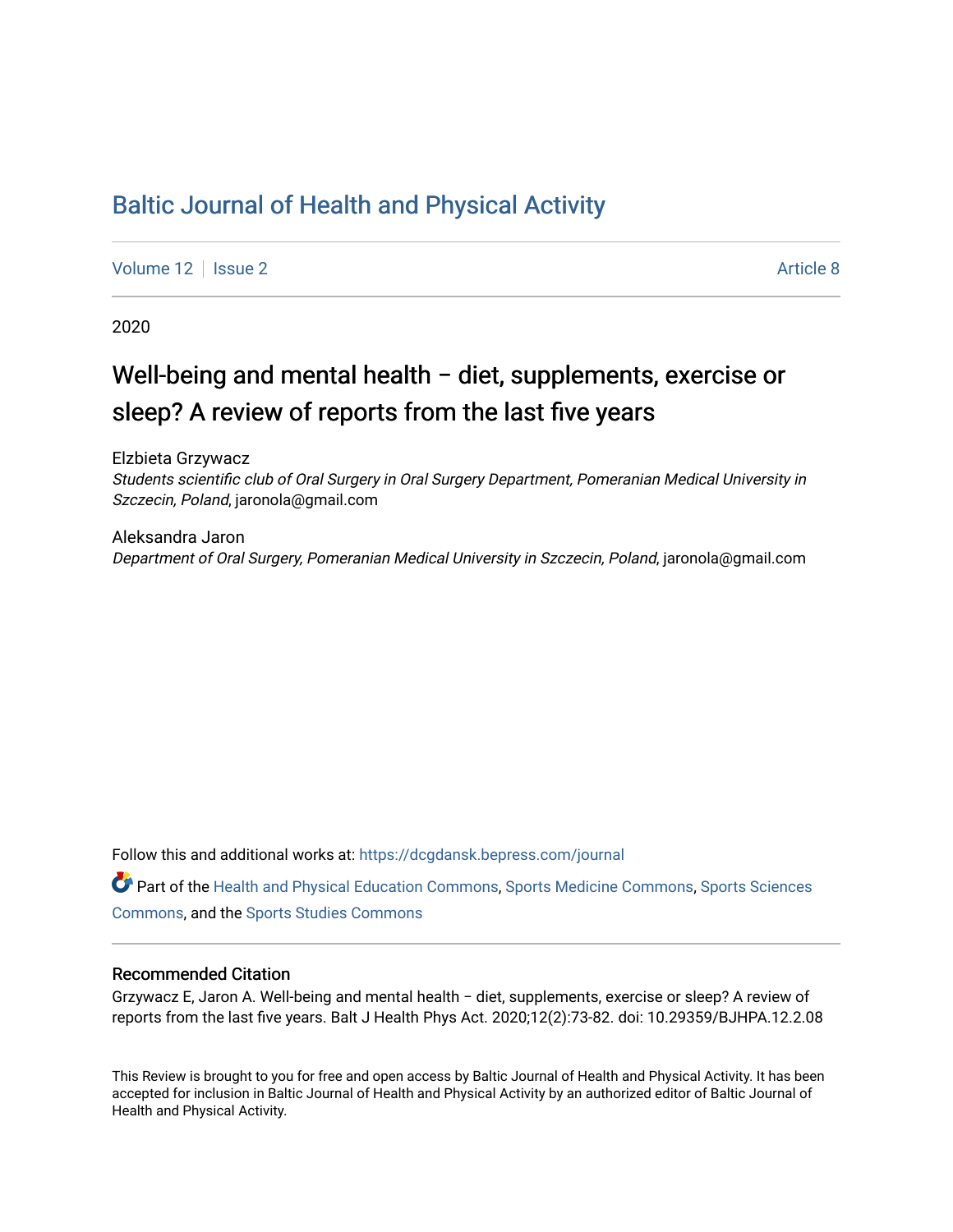# **Well-being and mental health** − **diet, supplements, exercise or sleep? A review of reports from the last five years**

#### **Authors' Contribution:**

**A** Study Design

- **B** Data Collection
- **C** Statistical Analysis
- **D** Data Interpretation

**E** Manuscript Preparation

**F** Literature Search

#### **Elżbieta Grzywacz1 ABDEF, Aleksandra Jaroń2 ABDEF**

- <sup>1</sup> Students scientific club of Oral Surgery in Oral Surgery Department, Pomeranian Medical University in Szczecin, Poland
- <sup>2</sup> Department of Oral Surgery, Pomeranian Medical University in Szczecin, Poland

#### **abstract**

**Background:** In the 2020s we are faced with a problem of an ageing society. Not only do we see it and struggle to provide care for the elderly, but we also focus on constantly maintaining a good form related to our well-being as well as physical, mental and social functioning.

The publications used in this review were sourced from the PubMed database and from Google Scholar. The paper uses articles published in English which are not older than 5 years.

**Results:** Analysis of the latest literature has shown that there is evidence that modifiable factors have a positive effect on our well-being and health.

**Conclusions:** The best effect can be achieved by combining positive actions in the field of diet, supplementation, moderate but systematic physical activity, and adding the right amount of sleep per day.

**Key words:** mental health, diet, supplementation, physical activity, sleep.

### **article details**

|                             | Article statistics: Word count: 3,661; Tables: 0; Figures: 0; References: 32                                                                                                                                                                                                                                                                                                                                                                                                                                                                                                                                                                                                                                                                                                                                                                                              |
|-----------------------------|---------------------------------------------------------------------------------------------------------------------------------------------------------------------------------------------------------------------------------------------------------------------------------------------------------------------------------------------------------------------------------------------------------------------------------------------------------------------------------------------------------------------------------------------------------------------------------------------------------------------------------------------------------------------------------------------------------------------------------------------------------------------------------------------------------------------------------------------------------------------------|
|                             | Received: March 2020; Accepted: April 2020; Published: June 2020                                                                                                                                                                                                                                                                                                                                                                                                                                                                                                                                                                                                                                                                                                                                                                                                          |
|                             | <b>Full-text PDF:</b> http://www.balticsportscience.com                                                                                                                                                                                                                                                                                                                                                                                                                                                                                                                                                                                                                                                                                                                                                                                                                   |
|                             | <b>Copyright</b> © Gdansk University of Physical Education and Sport, Poland                                                                                                                                                                                                                                                                                                                                                                                                                                                                                                                                                                                                                                                                                                                                                                                              |
|                             | Indexation: Celdes, Clarivate Analytics Emerging Sources Citation Index (ESCI), CNKI Scholar (China National Knowledge<br>Infrastructure), CNPIEC, De Gruyter - IBR (International Bibliography of Reviews of Scholarly Literature in<br>the Humanities and Social Sciences), De Gruyter - IBZ (International Bibliography of Periodical Literature<br>in the Humanities and Social Sciences), DOAJ, EBSCO - Central & Eastern European Academic Source, EBSCO<br>- SPORTDiscus, EBSCO Discovery Service, Google Scholar, Index Copernicus, J-Gate, Naviga (Softweco, Primo<br>Central (ExLibris), ProQuest - Family Health, ProQuest - Health & Medical Complete, ProQuest - Illustrata: Health<br>Sciences, ProQuest - Nursing & Allied Health Source, Summon (Serials Solutions/ProQuest, TDOne (TDNet), Ulrich's<br>Periodicals Directory/ulrichsweb, WorldCat (OCLC) |
| <b>Funding:</b>             | This research received no specific grant from any funding agency in the public, commercial, or not-for-profit<br>sectors.                                                                                                                                                                                                                                                                                                                                                                                                                                                                                                                                                                                                                                                                                                                                                 |
|                             | <b>Conflict of interests:</b> Authors have declared that no competing interest exists.                                                                                                                                                                                                                                                                                                                                                                                                                                                                                                                                                                                                                                                                                                                                                                                    |
| Corresponding author:       | Aleksandra Jaroń; Department of Oral Surgery, Pomeranian Medical University in Szczecin; Powstańców<br>Wielkopolskich 72/18, 70-111 Szczecin; e-mail: jaronola@gmail.com                                                                                                                                                                                                                                                                                                                                                                                                                                                                                                                                                                                                                                                                                                  |
| <b>Open Access License:</b> | This is an open access article distributed under the terms of the Creative Commons Attribution-Non-commercial 4.0<br>International (http://creativecommons.org/licenses/by-nc/4.0/), which permits use, distribution, and reproduction in<br>any medium, provided the original work is properly cited, the use is non-commercial and is otherwise in compliance<br>with the license.                                                                                                                                                                                                                                                                                                                                                                                                                                                                                      |

**G** Funds Collection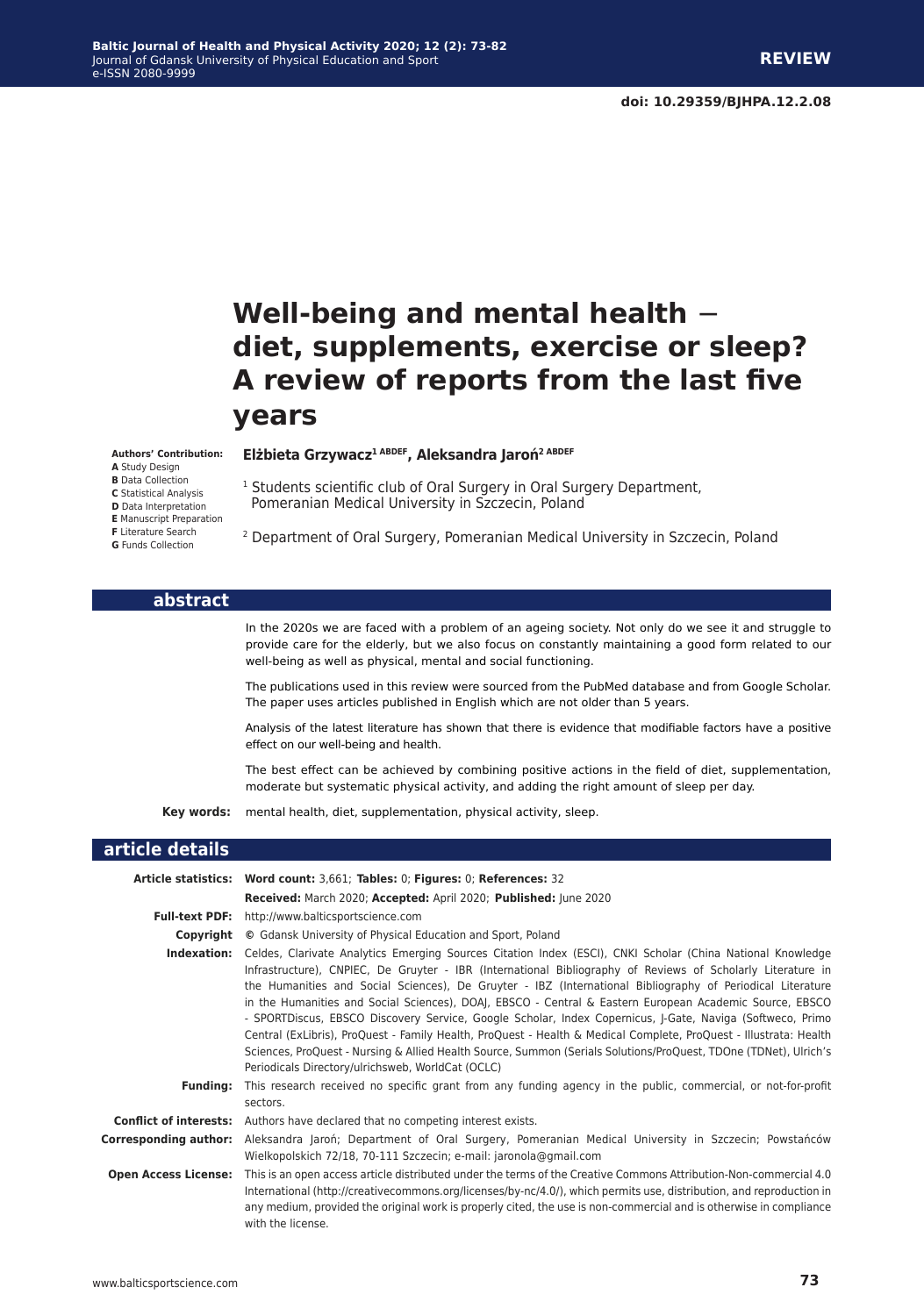## **introduction**

With age, many people are affected and have symptoms of mild cognitive impairment. Over time, however, the likelihood of dementia significantly increases. In some cases, we recognize vascular dementia that affects small vessels in the brain. This may often be accompanied by small infarctions and brain tissue damage. The risk factors for Alzheimer's disease and other forms of dementia have a genetic component, which we have to bear in mind, but more often it is environmental factors (which we are able to control and change to a greater degree) that are associated with risk, as they, for example, exert vascular effects [1]. Research shows the impact and importance of selected nutrients as playing a special role in the development of Alzheimer's disease (AD). This is due to the fact that they are substrates for the synthesis of neurotransmitters in the Central Nervous System (CNS), and besides, they affect gene expression. This influence mainly results from epigenetic effects. However, they also function as antioxidants, preventing inflammation of the nervous system and, consequently, preventing AD [2].

Our particular focus is on risk factors such as smoking, social activity, physical activity and choosing the right diet – we focus our attention on them, because they are modifiable. It has already been proven that achieving apparent slowdown and reduction in cognitive decline is achieved by having a healthy diet. It is mainly done by way of limiting the consumption of sugars while maximizing the consumption of fish, vegetables, fruit, seeds and nuts. At the same time, it should be noted that studies have shown unfavourable correlations between cognitive functions and nutrients that increase the risk – these include trans fats as well as sugars. This may suggest that, for the most part, the same nutrients that contribute to a higher risk of cardiovascular disease also increase a risk of cognitive decline, or at least partially, by damaging the blood vessels in the brain. Particularly noteworthy in this matter is the Mediterranean diet as a lifestyle choice, thanks to which we may slow down and protect against cognitive decline in ageing patients [1]. Many studies have shown that the more you eat a western or highly processed diet, the more you are at risk for developing psychological symptoms, such as depression and anxiety. However, the more often we choose a Mediterranean-like diet, the better it protects us against the development of mental disorders [3]. Correlations between turmeric consumption and the development of AD were also studied [4].

In addition to diet, physical activity is also important. The benefits of physical activity are recognized as a great prophylactic option in both preventing cardiovascular diseases and diseases associated with ageing. However, physical activity is still not recommended enough and used insufficiently [5]. The Swedish National Board of Health and Welfare recommends that the healthcare system offer counselling combined with prescription exercises or a pedometer for people with insufficient physical activity [6]. Inactivity has a significant negative impact on health throughout life. However, other lifestyle factors, such as nutrition, smoking and excessive alcohol consumption, also disturb physiological functions during ageing [7].

A question arises: can supplementation also help? The treatment of mental illnesses, including major depressive disorder (MDD), is currently dominated by pharmacotherapy using antidepressants, as well as psychotherapy. However, these treatments help less than half of the patients, which suggests that additional strategies are needed to provide prevention and treatment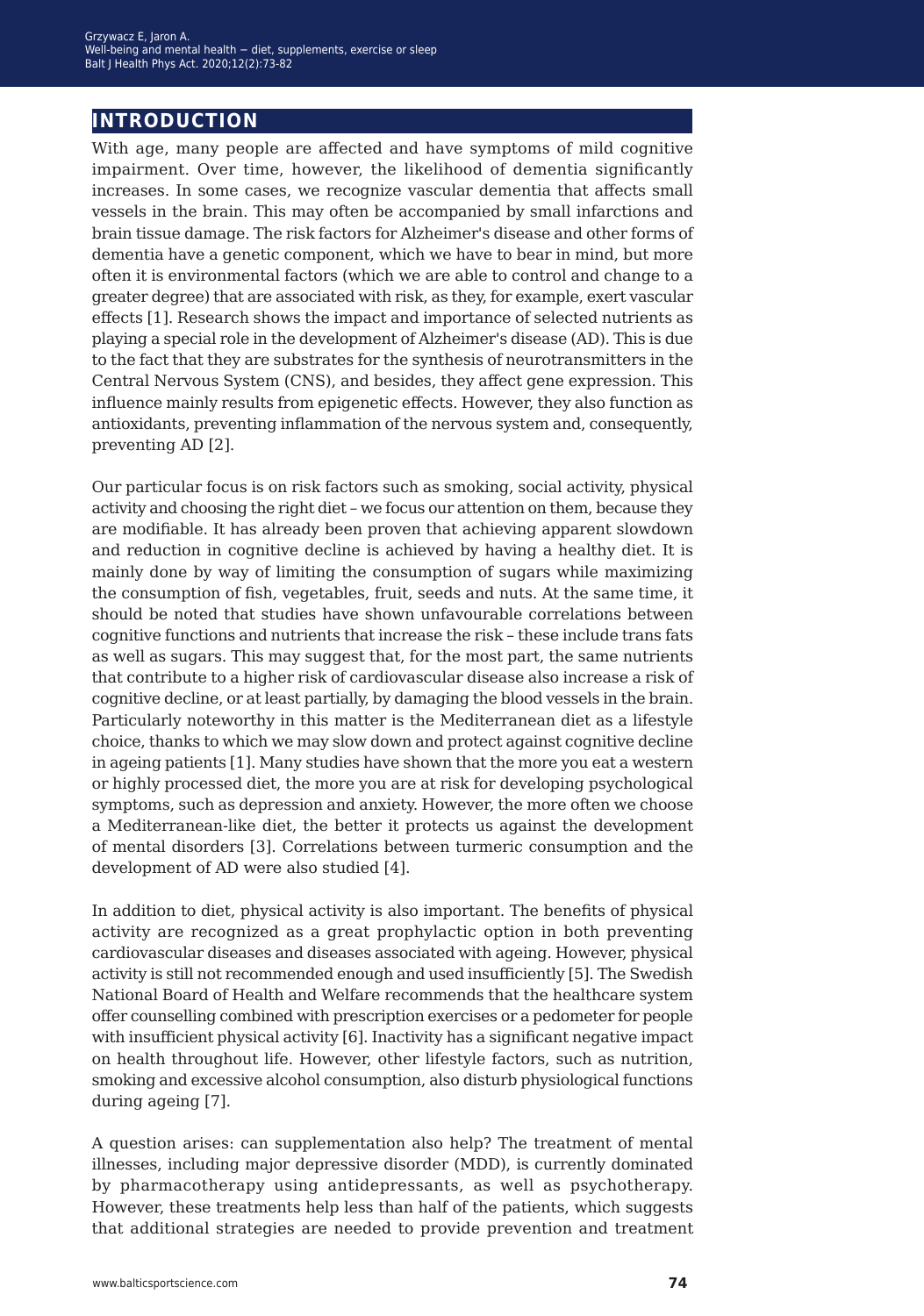for them. There are more and more studies suggesting that diet quality can lower the risk of developing a mental illness and affect mood. In addition, nutraceuticals, including n-3 fatty acids, folic acid, S-adenosylmethionine, vitamin D, N-acetylcysteine and probiotics are now promising and, therefore, widely studied. Bearing in mind the fact that patients stick to the nutraceutical approach better than to the traditional psychopharmacological treatment, the former seems to be the right choice [8].

If we combine what we know about our evolutionary heritage with the overwhelming recent evidence of the effects of physical inactivity, one clear conclusion emerges: being physically active is physiologically necessary to maintain health throughout our lives. Prospective and retrospective studies have shown that a lower incidence of cognitive impairment, depression, and dementia is found in people who maintain regular physical activity. Other animal and human studies show that exercise may change neuronal mechanisms, plasticity related to learning and memory, and can prevent agerelated cognitive decline and brain atrophy [7].

Therefore, this publication analyses the latest literature reports on the association of good health and well-being, including mental health, with modifiable factors, which we have an impact on in the context of research on various patient groups – in the context of diet, supplementation, exercise and the quality of sleep.

## **material and methods**

The publications used in this work were sourced from the PubMed database and from Google Scholar. We searched for associations of modifiable factors affecting well-being and mental health. The index entries used to search the PubMed and Google Scholar browsers included diet, physical activity, supplementation, sleep and good functioning as well as mental health. The work uses articles published in English which are not older than 5 years.

## **DIET**

As mentioned in the introduction, dietary ingredients may affect cognitive performance. Foods with a low glycaemic index seem to improve functional ability, memory and attention, while foods that are rich in monosaccharides cause difficulty in concentration. The brain needs a continuous supply of amino acids for the synthesis of neurotransmitters, especially catecholamines and serotonin. Low learning ability, worse memory and a reduced level of reasoning are associated with low serotonin levels. The quality and type of consumed fat also affects our intellectual abilities. Adequate nutrition is necessary to optimize brain functions and prevent cognitive decline [3].

## *Psychonutrition*

A high intake of saturated fats is associated with cognitive decline, but consumption of polyunsaturated fatty acids (DHA – docosahexaenoic acid) effectively prevents it from worsening. It is advisable to follow diets with an appropriate ratio (5:1) of omega-6: 3 fatty acids (Mediterranean diet), given that they are associated with better memory and a lower risk of cognitive decline. Vitamins B1, B6, B12, B9 (folic acid) and D, choline, iron and iodine exert a neuroprotective effect and improve intellectual performance. Concurrently, antioxidants (vitamins C, E, A, zinc, selenium, lutein and zeaxanthin) play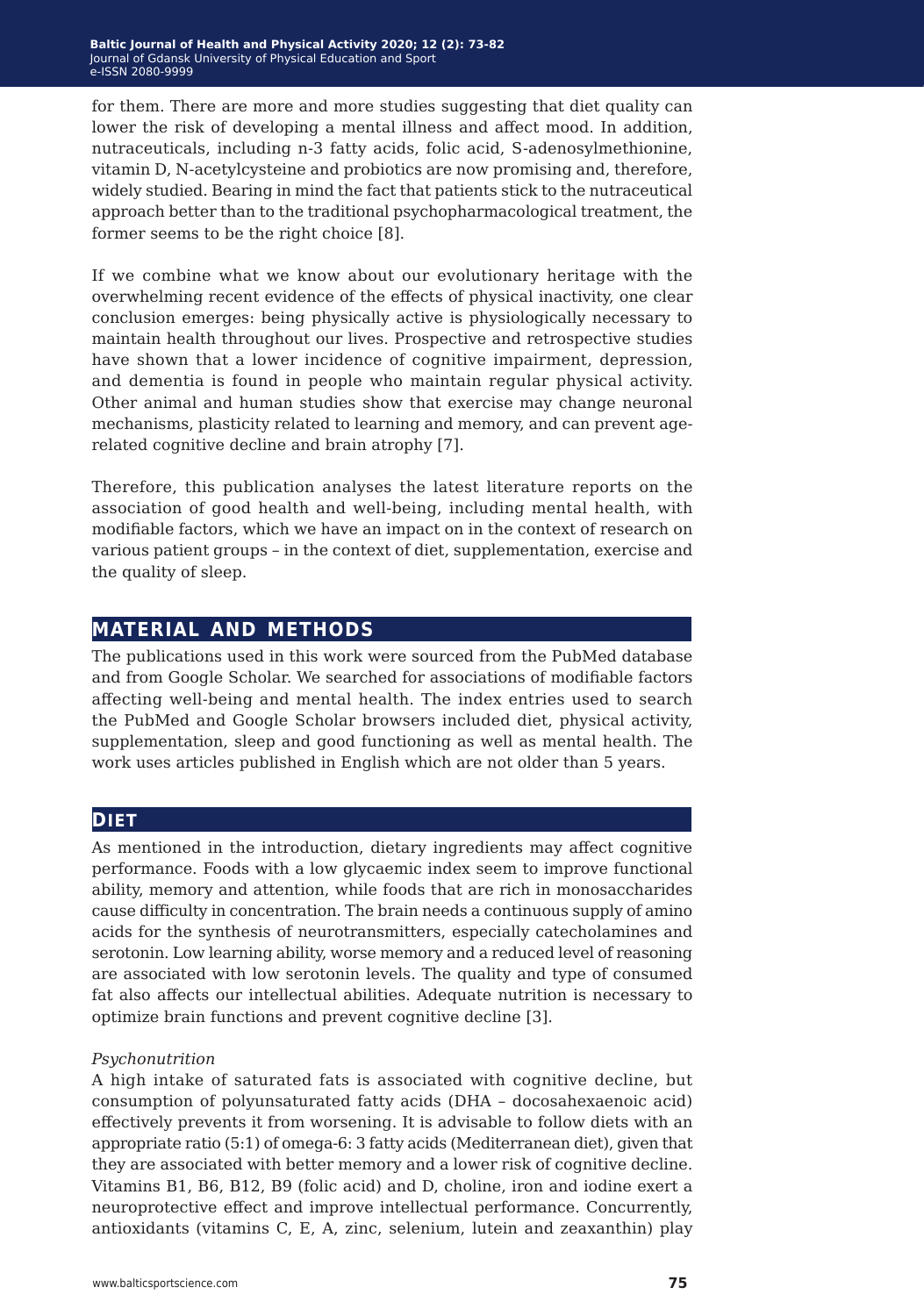a very important role in defence against oxidative stress associated with mental deterioration and cognitive improvement [3]. A large part of these ingredients is contained in fruits and vegetables. The consumption of fish, fruit, vegetables, nuts and seeds is also beneficial [1].

Diet and nutrition can be an effective preventive measure against numerous mental illnesses. Nutritional psychiatry is a new, rapidly growing field of nutrition and mental health and is one of the ways to prevent them. The consequence of a bad diet is also an increased risk of obesity – a very dangerous global disease. Alzheimer's disease and depression are diseases associated with obesity, which produces a theory that vascular disorders may play a role in the development of dementia and other psychological pathologies. As a result of these observations, Alzheimer's disease and other dementias are now considered to be potentially preventable diseases.

Dozens of studies show that there is a relationship between diet in adulthood and the subsequent risk of developing PD (Parkinson's disease). People with PD are at an increased risk of malnutrition because of their increased metabolic demand and pathophysiology of the disease. The risk of malnutrition is additionally complicated by anosmia, difficulty in swallowing, constipation, and drug-nutrient interactions. More and more evidence shows that the gastrointestinal tract is affected in the early stages of the disease, which creates therapeutic options for early intervention. Diet modification and supplementation may alleviate the symptoms of constipation, depression, insomnia, dystonia, and help prevent cognitive impairment [9]. That is why a balanced diet is so important in preventing many diseases. Numerous studies show that the ketogenic diet may be used as a complimentary therapy for many diseases, including cancer. A low-carbohydrate and high-fat ketogenic diet was developed 100 years ago, initially to reduce seizures. To date, it has been an effective non-pharmacological treatment option for hard-to-control childhood epilepsy, although it is an underestimated form of treatment by many doctors. More recent evidence has demonstrated its effectiveness in treating motor and mental disorders and maintaining health in general [10].

However, the relationship between diet and mental health is a two-way process. The right proportions of macro- and micronutrients can positively affect our well-being; however, weakened mental health can contribute to an inability to buy and prepare healthy food. Instead, sweetened, processed products, that can briefly improve the mood, are picked [11].

## *Low-carb diet*

The anti-tumour effect of KD in combination with low-dose chemotherapy (or without it) on neuroblastoma was studied. It was found that an increase in xenografts of neuroblastoma was significantly reduced at KD consisting of a ratio of 2:1 fat to carbohydrate + protein in combination with calorie restriction. It was found that ad libitum KD (8:1) with a fat content of 25% medium chain triglyceride and 75% long chain triglycerides gave a stronger anti-cancer effect compared to KD (8:1) with all long chain triglycerides, and was as effective as KD (2:1) in conjunction with calorie restriction, which was described above. These results underline the importance of optimized KD to counteract tumour growth and to sensitize it to chemotherapy without having to reduce calories [12]. Furthermore, it has been reported that KD may be potentially helpful in mild cognitive impairment, Parkinson's disease, schizophrenia, bipolar disorder and autism spectrum disorder [13].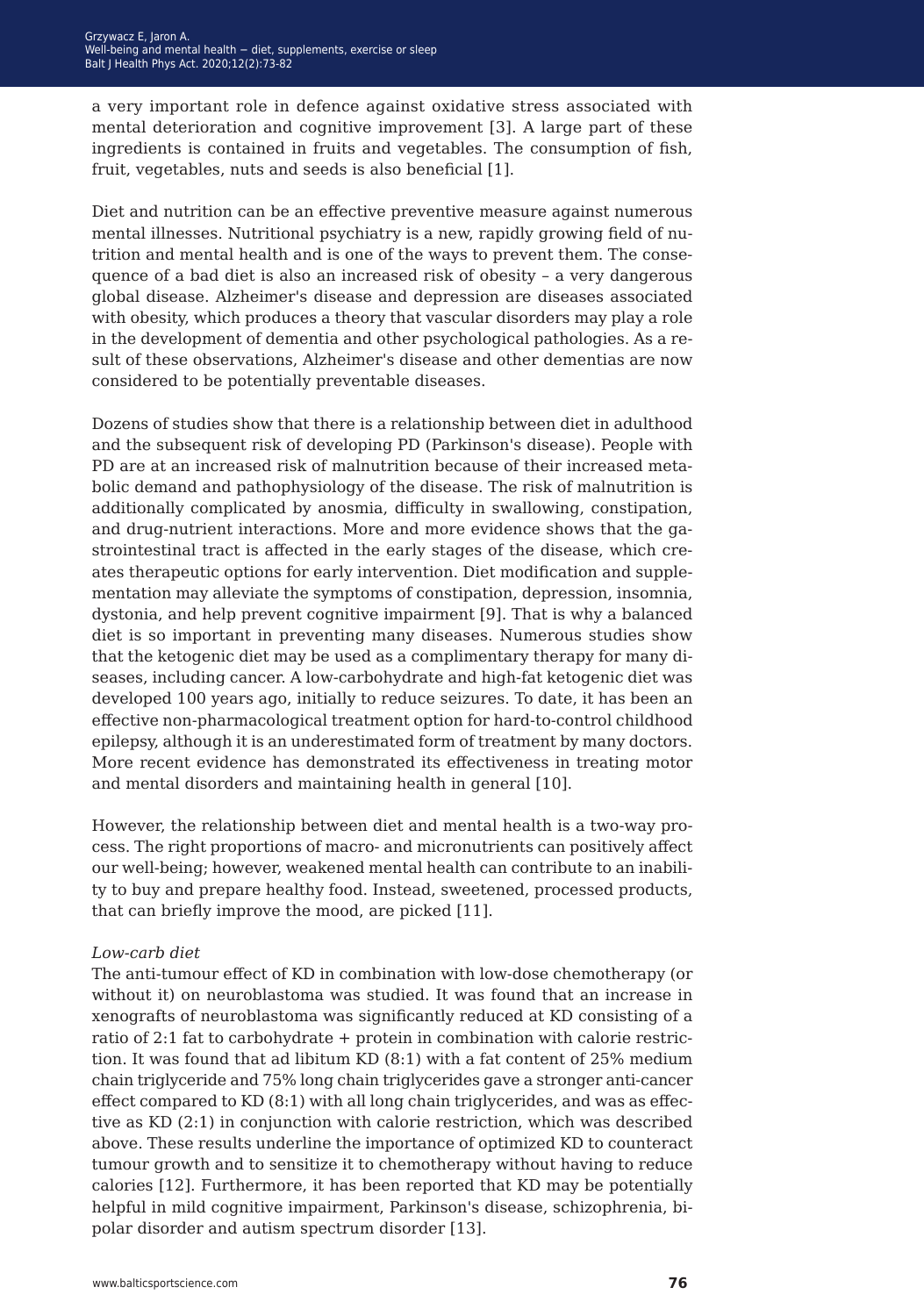Studies on the safety, tolerability, and intervention effectiveness of a very low carbohydrate diet (VLCK) compared to a low calorie diet in people with type II diabetes have shown that weight loss, reduced waist circumference, a decrease in HbA1c, and glycaemic control in the VLCK diet group were significantly greater in people using VLCK than in the control sample. No serious adverse events were reported, and mild AE in the VLCK diet group decreased during the last observation [14].

In addition, research is being conducted into the effects of the ketogenic diet on sleep quality, the thyroid function, the cardiovascular system and the cognitive function [15]. Studies performed by a research team from UK [16] on the effect of consuming wild blueberries (randomized double-blind study, placebo-controlled, for four weeks) in healthy 12–17-year-olds showed that daily consumption of wild blueberries (about 253 mg of anthocyanins) significantly reduces symptoms of depression. However, no effect on anxiety was found. Wild blueberry supplementation may be a potential prevention strategy for depression in adolescents and may benefit mental health of the society [16].

Many dietary components may indirectly affect the genomic pathways that methylate DNA, and therefore gene expression. There is evidence of a biochemical relationship between nutrition quality and mental health. Deficiency in both macro- and microelements is associated with increased behavioural problems, and dietary supplementation has been found to be effective in treating some neuropsychiatric disorders [17].

## **supplementation**

## *Microbiome*

A new path in nutritional psychiatry is to deepen research focused on modulation of the intestinal microflora (through probiotic and prebiotic foods and supplements) as a new therapy in the treatment of various neuropsychiatric diseases. A bidirectional communication between the intestinal microflora and the brain affects neurotransmission as well as behaviour often associated with neuropsychiatric conditions, and microbiome is associated with many systemic pathologies and obesity [18]. Recently, it has also been found that physical activity changes the intestinal microbiome [19].

Studies into probiotics have also provided evidence that taking probiotics by patients with mental disorders has a beneficial effect on HAMD (Hamilton Depression Rating Scale), CRP, IL-10 and MDA (malonaldehyde) levels [20].

Recent work has identified possible research goals exploring issues related to systemic and central vascular function, inflammation, metabolism, central activation, improvement of nerve performance and angiogenesis. The growing number of confirmed nutraceutical effects means that they are used more and more often and prescribed in the practice of psychiatrists [18].

## *Lipids and neuropsychiatric diseases*

Studies have been conducted on the relationship of various membrane lipids to neuropsychic diseases, especially in schizophrenia spectrum disorders, and more recently in the early stages of psychosis. Seventy percent of the brain consists of lipids from various molecular classes and species. Most brain lipids are composed of diacyl classes enriched with polyunsaturated fatty acids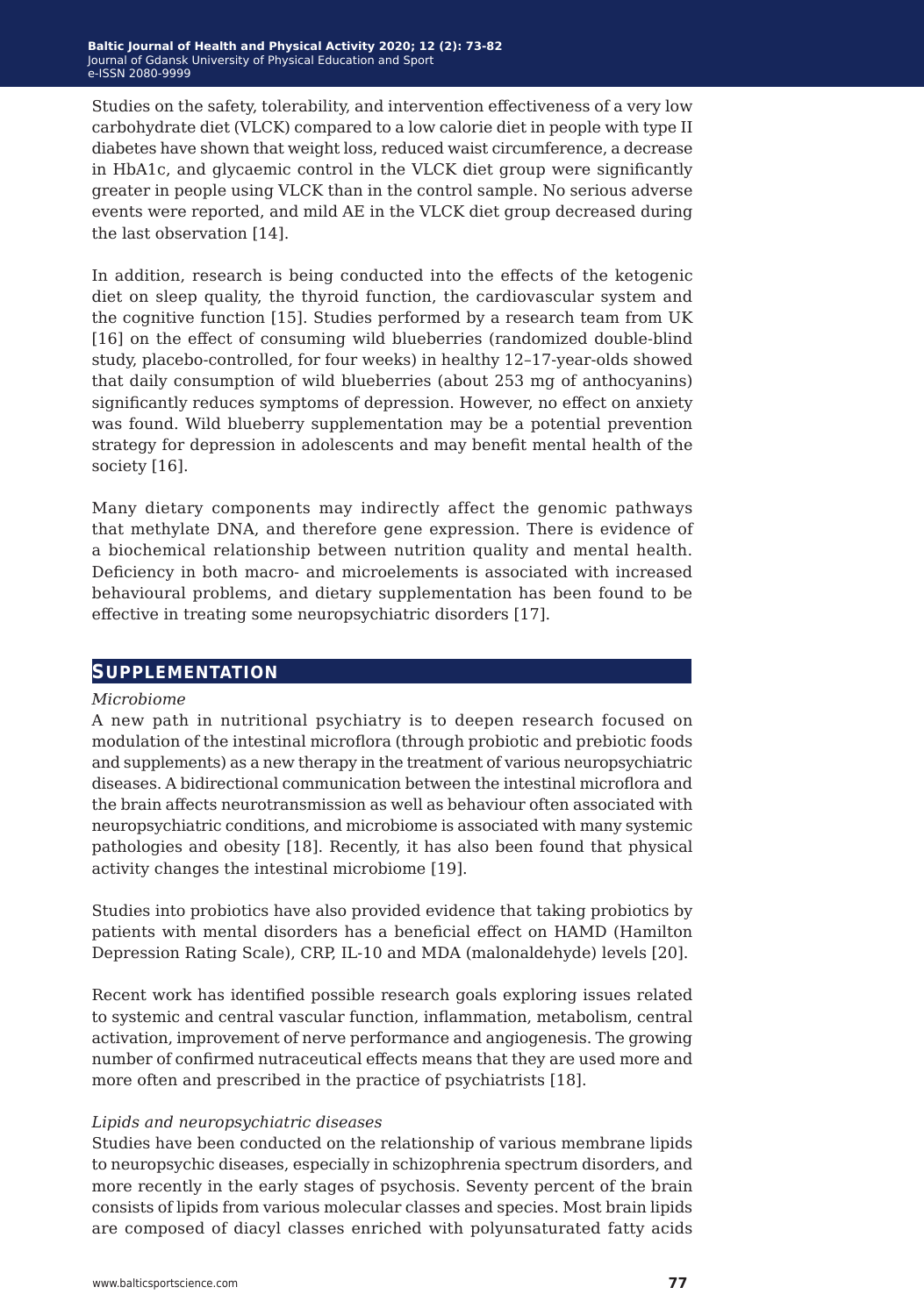(PUFAs) which are dominated by omega-3 and omega-6 molecules. The balance between omega-3 and omega-6 is important for neurological development. PUFAs are also involved in neurogenesis and neurotransmission. In rat models, omega-3 deficiency causes abnormalities in dopaminergic neurotransmission, affects the functioning of some receptors (including CB1 cannabinoids, N-methyl-D-aspartate glutamate receptor, NMDA) and increases sensitivity to hallucinogens. However, omega-3 supplementation improves cognitive functions and prevents psychotic-like behaviours in some animal models of schizophrenia. It also reduces oxidative stress and prevents demyelination. In patients with mental disorders, a low omega-3 ratio is more common than in the general population, but this phenomenon was not observed in all patients. This lipid abnormality may lead to myelination abnormalities and cognitive deficits observed in patients. It may also participate in oxidative stress disorders and inflammation reported in schizophrenia. On the other hand, the low omega-3 index deficit was associated with an increased cardiovascular risk, and omega-3 supplementation may also have a positive cardiovascular effect in psychiatric patients, even more so than in the general population. The presence of membrane lipid abnormalities also occurs in patients during the first psychotic episode (FEP). Omega-3 supplementation improved the recovery index and prevented grey matter loss in FEP. In patients with a very high risk of developing psychotic disorders (UHR), omega-3 supplementation is associated with a reduced risk of developing the disease. Despite the progress, the function and effect of membrane lipids are still poorly understood in schizophrenia. Omega-3 supplementation may be a promising treatment because of its good tolerability and acceptance by patients [21].

### *Cancer diet*

Cancer treatment, such as chemotherapy, was an important part of prolonging survival in women diagnosed with breast cancer. However, chemotherapy may result in potentially toxic brain side effects that worsen memory, verbal fluidity and processing speed in up to 30% of women treated with it. Women report that cognitive deficits after chemotherapy negatively affect quality of life and may last up to ten years after treatment. The effect of omega-3 fatty acids and added sugars on cognitive function, neurological inflammation and hippocampal neurogenesis in adults was studied. In rodent models, omega-3 fatty acids co-administered with doxorubicin chemotherapy have been shown to prevent depressive behaviour and reduce neuritis, oxidative stress and neural apoptosis. In contrast, sugar-rich diets can interact with FA n-3 to reduce their anti-inflammatory effects or act independently to increase neuritis, reduce hippocampal neurogenesis in adults, and promote cognitive deficits. It is best if a diet rich in long-chain, derived from marine omega-3 fatty acids and low in added sugars is an ideal formula for preventing or alleviating inflammation and oxidative stress, thus protecting neurons from the toxic effects of chemotherapy [22].

The effect of supplemented n-3 fatty acids on psychomotor and visual functions of mothers, premature babies and new-born babies was investigated. The results show that n-3 PUFA supplementation improves psychomotor and visual development in children, with no significant effect on the global IQ in later childhood [23].

#### *Iodine and diet*

Iodine deficiency (ID) in women of childbearing potential remains a global public health problem, mainly through the impact on foetal and infant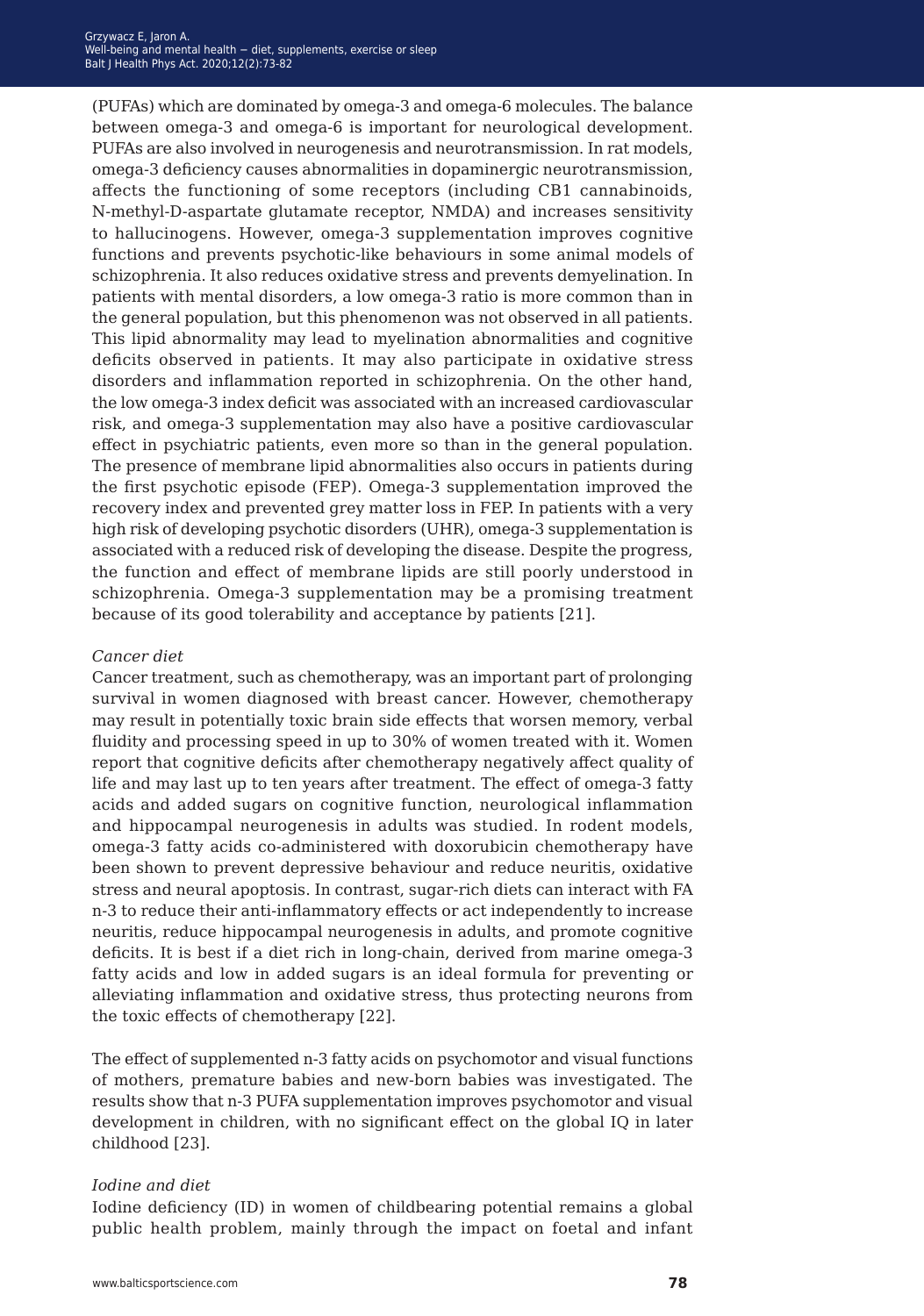neurological development. While iodine status is improving globally, ID is still common in pregnancy in which iodine demand is increased. Supplementation during pregnancy is recommended in some countries and supported by WHO when mandatory salt iodization is absent. Dairy products and seafood are the richest sources of iodine, and their consumption is necessary to ensure the proper level of iodine. Increased iodine through the diet may be possible if iodine-rich foods change their position in the diet because they currently only contribute to about 13% of the average energy intake of adult women. Iodine source products are sea products, fish, seafood, seaweed, dairy products and iodized salt [24].

## *Folic acid and vitamin B 12*

Folic acid and vitamin B12 are well known as essential nutrients that play a key role in normal brain functions. Inflammatory processes play a role in the pathology of AD (Alzheimer's disease). Particular attention has been paid to effective nutritional intervention methods that reduce peripheral inflammatory cytokine levels to improve cognitive deficits. In a study of the effects of vitamin B12, folic acid and a combination of both, the folic acid group and vitamin B12 increased serum levels of homocysteine, vitamin B12, IL-6, and TNF-α. This combination significantly changed the full-scale IQ, verbal IQ, information and results from Digit Span. The application of such therapy in the elderly with MCI for six months may significantly improve cognitive performance and reduce the level of inflammatory cytokines in human peripheral blood. The combination of folic acid and vitamin B12 was much better than folic acid alone or vitamin B12 alone [25].

## **physical activity**

The recommendations for physical activity were prepared by Professional Associations for Physical Activity and approved by The Swedish Society of Medicine in 2011. All adults are recommended at least 150 minutes of moderate or 75 minutes of intensive aerobic exercise per week. More health benefits are achieved if those numbers are higher. The easiest and safest way of physical activity is walking (at least 10,000 steps a day or 6,000 steps a day in addition to daily activities). The elderly are also recommended balance exercises [6,19]. Physical activity, if properly performed, is an inexpensive and universal medicine with minimal side effects. This is our "home pharmacy" that we always have with us [19].

Patients at risk for atherosclerosis or any symptom of atherosclerosis (patients with coronary artery disease, stroke, peripheral artery disease) benefit from exercise, including patients with chronic heart failure. Physical activity also helps patients with lung diseases (COPD, asthma), metabolic diseases (diabetes, obesity, osteoporosis), as well as rheumatological diseases. Regular exercise improves cognitive functions, reduces depression and anxiety, and helps addicts, for example, to get out of addiction in the first stage of abstinence [19].

In the literature, we see studies on the impact of prenatal life in the context of a pregnant mother's lifestyle. Studies have shown that some unhealthy behaviours during pregnancy, such as sedentary lifestyles, may negatively affect the development of foetuses and children. The latest recommendations of the American College of Obstetrics and Gynecology (ACOG) for normally pregnant women indicate that they should exercise at least 30 minutes of moderate intensity physical activity on most days of the week. Physical activity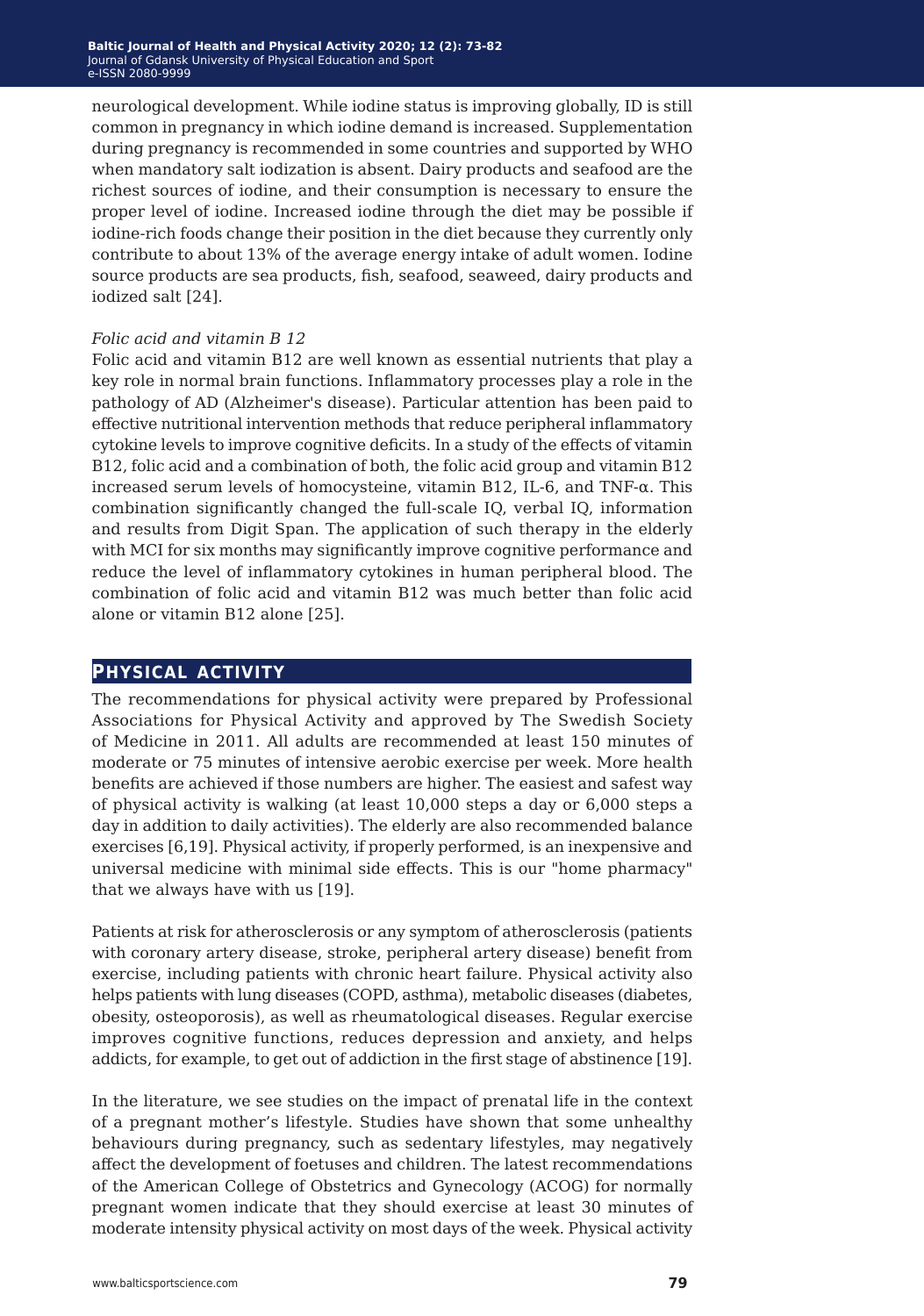during pregnancy may have a positive effect on new-borns and mothers – this includes parameters such as gestational age, Apgar score, gestational diabetes, maternal weight gain and type of delivery 4-6. In addition, physical activity is associated with a reduction in the incidence and better management of postpartum depression. Correlation was also observed with better results in offspring in cognitive functions, academic performance and classroom behaviour [26].

Physical activity appears to be an effective complimentary therapy to reduce the severity of post-traumatic stress disorder (PTSD). Traditional treatment includes psychotherapy and pharmacotherapy. However, many people with this syndrome have limited access to these treatments. Physical activity has been shown to reduce post-traumatic stress disorder symptoms in people with sub-syndrome and those who are refractory to standard therapy. Physical activity has also been found to reduce the symptoms of other conditions that may be associated with PTSD (e.g. anxiety, depression, sleep disorders and cardiovascular diseases) [27].

Physical activity (PA) may be therapeutic for people with severe mental illness (SMI) who generally have low PA and experience numerous lifestyle-related medical complications. In the case of major depressive disorder (MDD), evidence clearly indicates that PA may improve depressive symptoms compared to the control group, with effects comparable to those provided by antidepressants and psychotherapy. PA may also improve cardiopulmonary fitness and quality of life for people with MDD. In the case of schizophrenia spectrum disorders, evidence suggests that aerobic PA may reduce psychiatric symptoms, improve cognition and various subdomains as well as cardio-respiratory performance [28].

The benefits of physical activity outweigh the risks [6]. Physical effort, if properly performed, is an inexpensive and universal medicine with minimal side effects. This is our "home pharmacy" that we always have with us [19].

## **sleep**

Sleep plays a key role in the growth, development and health of a young body. The National Sleep Foundation recommends that young people aged 14–17 sleep 8–10 hours a day [29]. In their recent meta-analysis Olds et al. [30] found that the average night time in bed has decreased by 13.6 and 14.4 minutes with each year of age for boys and girls respectively, and that teenagers in the US sleep less than in Europe and Australia. In addition, some studies show that sleep time amongst American teens has decreased in a decade. Insufficient sleep, which is common in adolescents, was associated with adverse consequences, including mood disorders, other mental and physical illnesses, increased risk of injury, and poor school performance [31].

Sleep disorders and dementia are two common and significant health problems in the elderly. Studies show that sleep disorders may increase the risk of dementia. Numerous studies have also been conducted to predict the role of general sleep disorders on dementia related and unrelated to Alzheimer's disease and vascular dementia subtypes. Compared to people without sleep disorders, people who reported sleep disorders had a higher risk of dementia caused by any reason, AD and vascular dementia. Subgroup analysis showed that insomnia increases the risk of AD, but not vascular dementia or resulting from any other reason [32].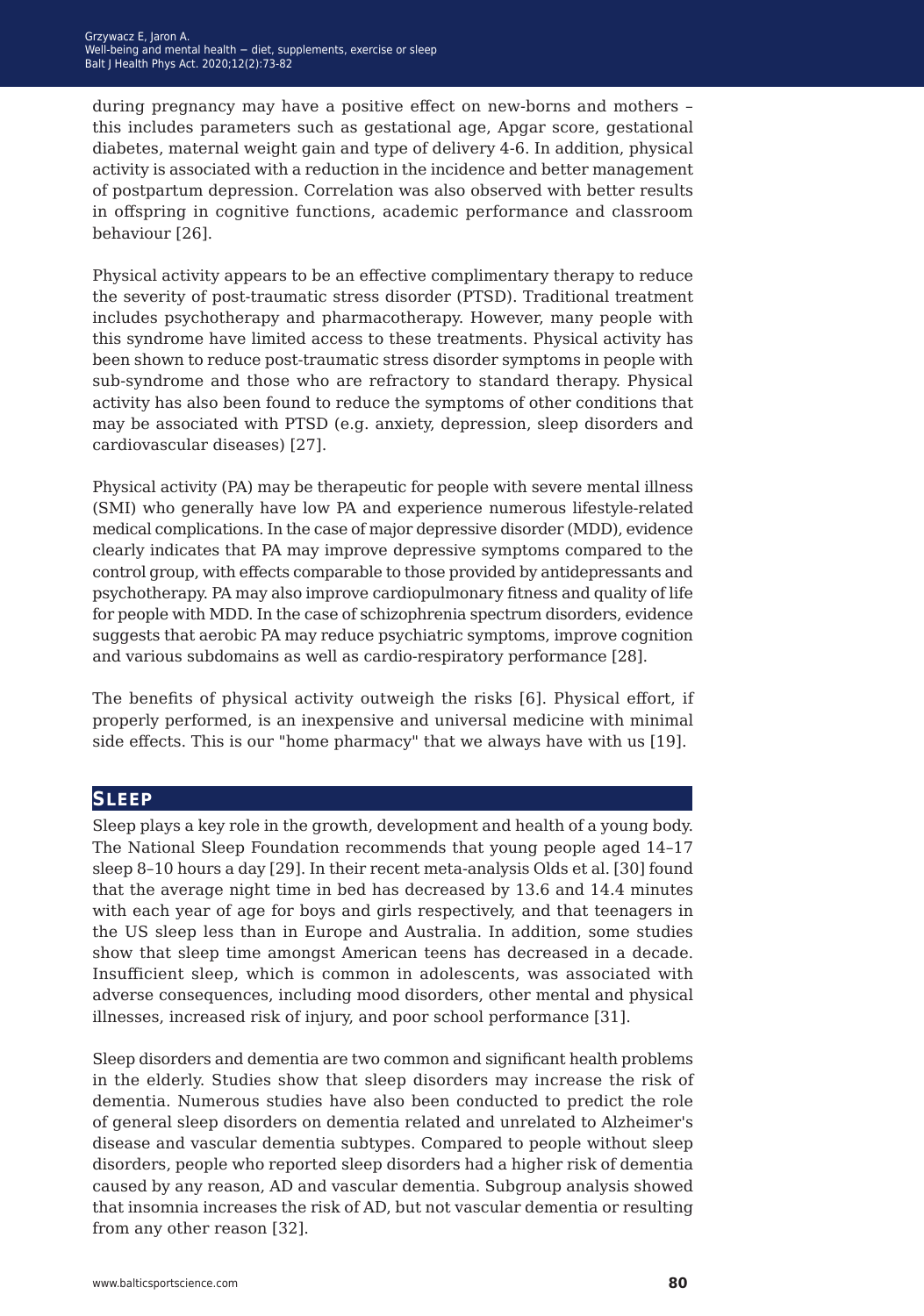## **conclusions**

Analysis of the latest literature has shown that there is evidence that modifiable factors have a positive effect on our well-being and health. The best effect can be achieved by combining positive actions in the field of diet, supplementation, moderate but systematic physical activity, and adding the right amount of sleep per day. These are low-cost activities available to every patient. There are definitely no contraindications to use them to improve your functioning and well-being.

## **references**

- [1] Tucker KL. Nutrient intake, nutritional status, and cognitive function with aging. Ann N Y Acad Sci. 2016;1367(1):38-49. <https://doi.org/10.1111/nyas.13062>
- [2] Muñoz Fernández SS, Lima Ribeiro SM. Nutrition and Alzheimer Disease. Clin Geriatr Med. 2018;34(4):677-697. <https://doi.org/10.1016/j.cger.2018.06.012>
- [3] Martínez García RM, Jiménez Ortega AI, López-Sobaler AM, Ortega RM. Estrategias nutricionales que mejoran la función cognitiva. Nutr Hosp 2018;35(6):16-19.<https://doi.org/10.20960/nh.2281>
- [4] Botchway BOA, Moore MK, Akinleye FO, Iyer IC, Fang M. Nutrition: Review on the possible treatment for Alzheimer's Disease. J Alzheimers Dis. 2018;61(3):867-883. [https://doi.org/10.3233/JAD-170874](https://doi.org/10.3233/JAD-170874
)
- [5] Orkaby AR, Forman DE. Physical activity and CVD in older adults: an expert's perspective. Expert Rev Cardiovasc Ther. 2018;16(1):1-10. <https://doi.org/10.1080/14779072.2018.1419062>
- [6] Jansson E, Hagströmer M, Anderssen SA. Physical activity--new paths and choices in the recommendations for adults. Lakartidningen. 2015;17:112.
- [7] Harridge SD, Lazarus NR. Physical Activity, Aging, and Physiological Function. Physiology (Bethesda). 2017;322:152-161.<https://doi.org/10.1152/physiol.00029.2016>
- [8] di Michele F, Talamo A, Niolu C, Siracusano A. Vitamin D and N-Acetyl cysteine supplementation in treatment resistant depressive disorder patients: A general review. Curr Pharm Des. 2020 Apr 5. <https://doi.org/10.2174/1381612826666200406090051>
- [9] Mischley LK. Nutrition and Nonmotor Symptoms of Parkinson's Disease. Int Rev Neurobiol. 2017;134:1143-1161.<https://doi.org/10.1016/bs.irn.2017.04.013>
- [10] Barry D, Ellul S, Watters L, Lee D, Haluska R Jr, White R. The ketogenic diet in disease and development. Int J Dev Neurosci. 2018;68:53-58. <https://doi.org/10.1016/j.ijdevneu.2018.04.005>
- [11] an der Pols JC. Nutrition and mental health: bidirectional associations and multidimensional measures. Public Health Nutr. 2018;21(5):829-830. <https://doi.org/10.1017/S1368980017003974>
- [12] Weber DD, Aminazdeh-Gohari S, Kofler B. Ketogenic diet in cancer therapy. Aging (Albany NY). 2018;10(2):164–165. <https://doi.org/10.18632/aging.101382>
- [13] Morris G, Maes M, Berk M, Carvalho AF, Puri BK. Nutritional ketosis as an intervention to relieve astrogliosis: Possible therapeutic applications in the treatment of neurodegenerative and neuroprogressive disorders. Eur Psychiatry. 202063(1):e8
- [14] Goday A, Bellido D, Sajoux I, Crujeiras AB, Burguera B, García-Luna PP, Oleaga A, Moreno B, Casanueva FF. Short-term safety, tolerability and efficacy of a very low-calorie-ketogenic diet interventional weight loss program versus hypocaloric diet in patients with type 2 diabetes mellitus. Nutr Diabetes. 2016;6(9):e230.<https://doi.org/10.1038/nutd.2016.36>
- [15] Iacovides S, Meiring RM. The effect of a ketogenic diet versus a high-carbohydrate, low-fat diet on sleep, cognition, thyroid function, and cardiovascular health independent of weight loss: study protocol for a randomized controlled trial. Trials. 2018;19(1):62.<https://doi.org/10.1186/s13063-018-2462-5>
- [16] Fisk J, Khalid S, Reynolds SA, Williams CM. Effect of 4 weeks daily wild blueberry supplementation on symptoms of depression in adolescents. Br J Nutr.2020;10:1-8. [https://doi.org/10.1017/](https://doi.org/10.1017/S0007114520000926) [S0007114520000926](https://doi.org/10.1017/S0007114520000926)
- [17] Stevens AJ, Rucklidge JJ, Kennedy MA. Epigenetics, nutrition and mental health. Is there a relationship? Nutr Neurosci. 2018;21(9):602-613.<https://doi.org/10.1080/1028415X.2017.1331524>
- [18] Owen L, Corfe B. The role of diet and nutrition on mental health and wellbeing. Proc Nutr Soc. 2017;76(4):425-426. <https://doi.org/10.1017/S0029665117001057>
- [19] Tuka V, Daňková M, Riegel K, Matoulek M. Physical activity the Holy Grail of modern medicine?. Vnitr Lek. Fall 2017;63(10):729-736.
- [20] Amirani E, Milajerdi A, Mirzaei H, Jamilian H, Mansournia MA, Hallajzadeh J,Ghaderi A. The effects of probiotic supplementation on mental health, biomarkers of inflammation and oxidative stress in patients with psychiatric disorders: A systematic review and meta-analysis of randomized controlled trials. Complement Ther Med. 2020;49:102361. <https://doi.org/10.1016/j.ctim.2020.102361>
- [21] Frajerman A, Kebir O, Chaumette B, Tessier C, Lamazière A, Nuss P, Krebs MO. Membrane lipids in schizophrenia and early phases of psychosis: Potential biomarkers and therapeutic targets?. Encephale. 2020.
- [22] Orchard TS, Gaudier-Diaz MM, Weinhold KR, Courtney DeVries A. Clearing the fog: a review of the effects of dietary omega-3 fatty acids and added sugars on chemotherapy-induced cognitive deficits. Breast Cancer Res Treat. 2017;161(3):391-398.<https://doi.org/10.1007/s10549-016-4073-8>